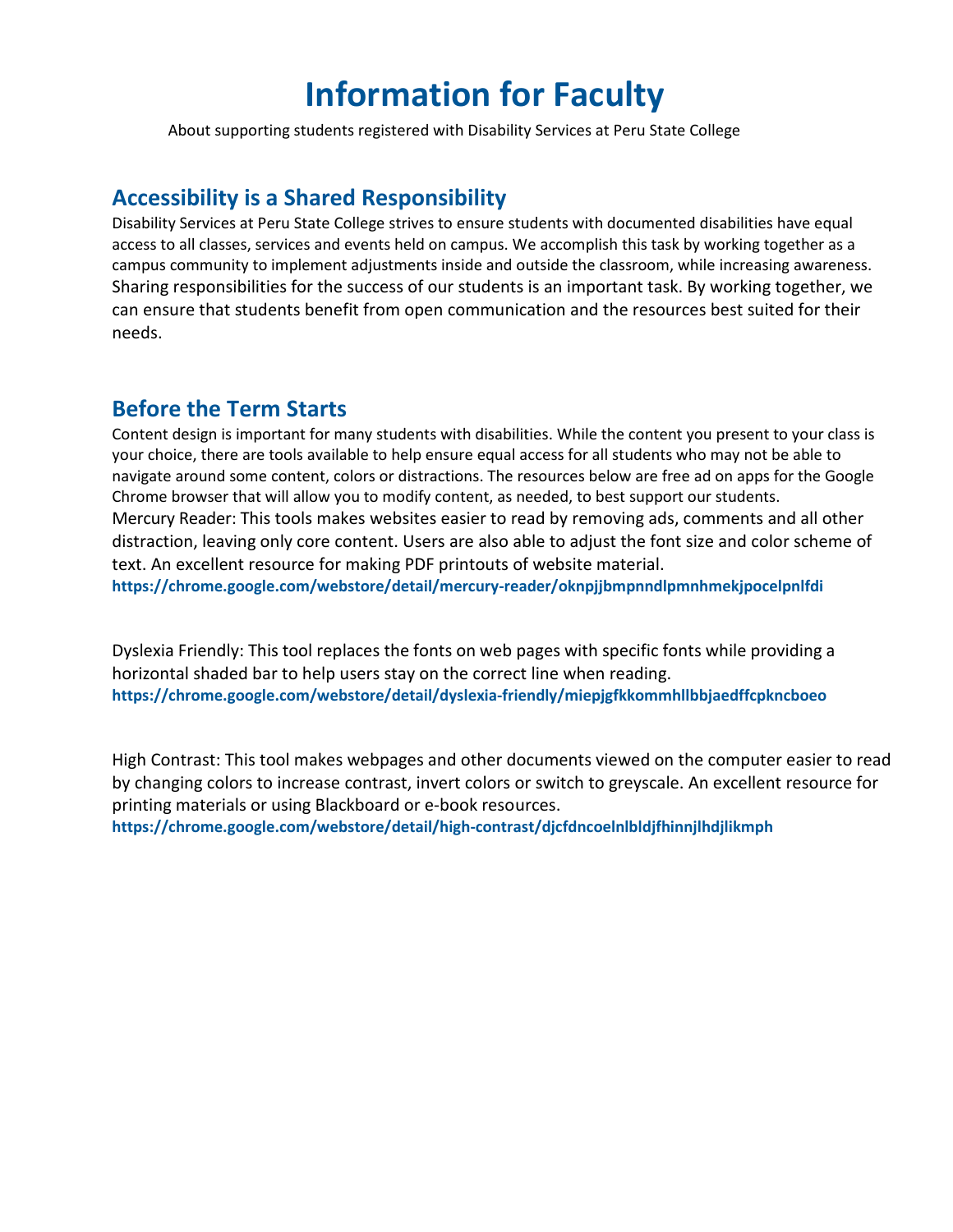Closed Captioned (CC) YouTube Videos: This tutorial provides step by step instructions for locating YouTube content that has been pre‐close captioned. **[https://www.controlaltachieve.com](http://www.controlaltachieve.com/2016/10/youtube)/20[16/10/youtube‐captions.html](http://www.controlaltachieve.com/2016/10/youtube)**

Creating Closed Captioning for YouTube Videos: This PDF explains a step‐by‐step process for closed captioning YouTube videos for your classroom. **<http://ncdae.org/resources/cheatsheets/pdf/youtube.pdf>**

Creating Closed Captioning for Non‐YouTube Videos: A step by step tutorial for creating closed captioning for non‐YouTube videos.

**https://support.office.com/enus/article/Createdoscologationsforen.ideoloid130f43004435/ards 2a25e115024b**

## **Syllabus Statements**

While all Peru State syllabi include the Disability Services statement, emphasizing the availability of services and your own willingness to work with student accommodations is an important part of "norming" stigmas and easing student concern.

# **Contact Disability Services**

Notice of accommodation is typically distributed the week prior to the start of classes. If you receive an accommodation notice that you would like additional clarification for, or would like troubleshooting tips to best support your student, please ask! Disability support is available in CATS 102, via e‐mail at **[tdavis@peru.edu](mailto:tdavis@peru.edu)** and via telephone at 402‐872‐2440.

# **Within the First Week of Classes**

### Address Testing Accommodations:

If a student in your course requires testing accommodations please remember that the Testing Request form **[https://www.peru.edu/eform/view.php?i](http://www.peru.edu/eform/view.php?id=304087)d=304087** must be completed at least two school days prior to the test.

·For specialized content area testing requiring scribe/reading services Disability Services may request support of faculty members to ensure the student receives the correct delivery of material.